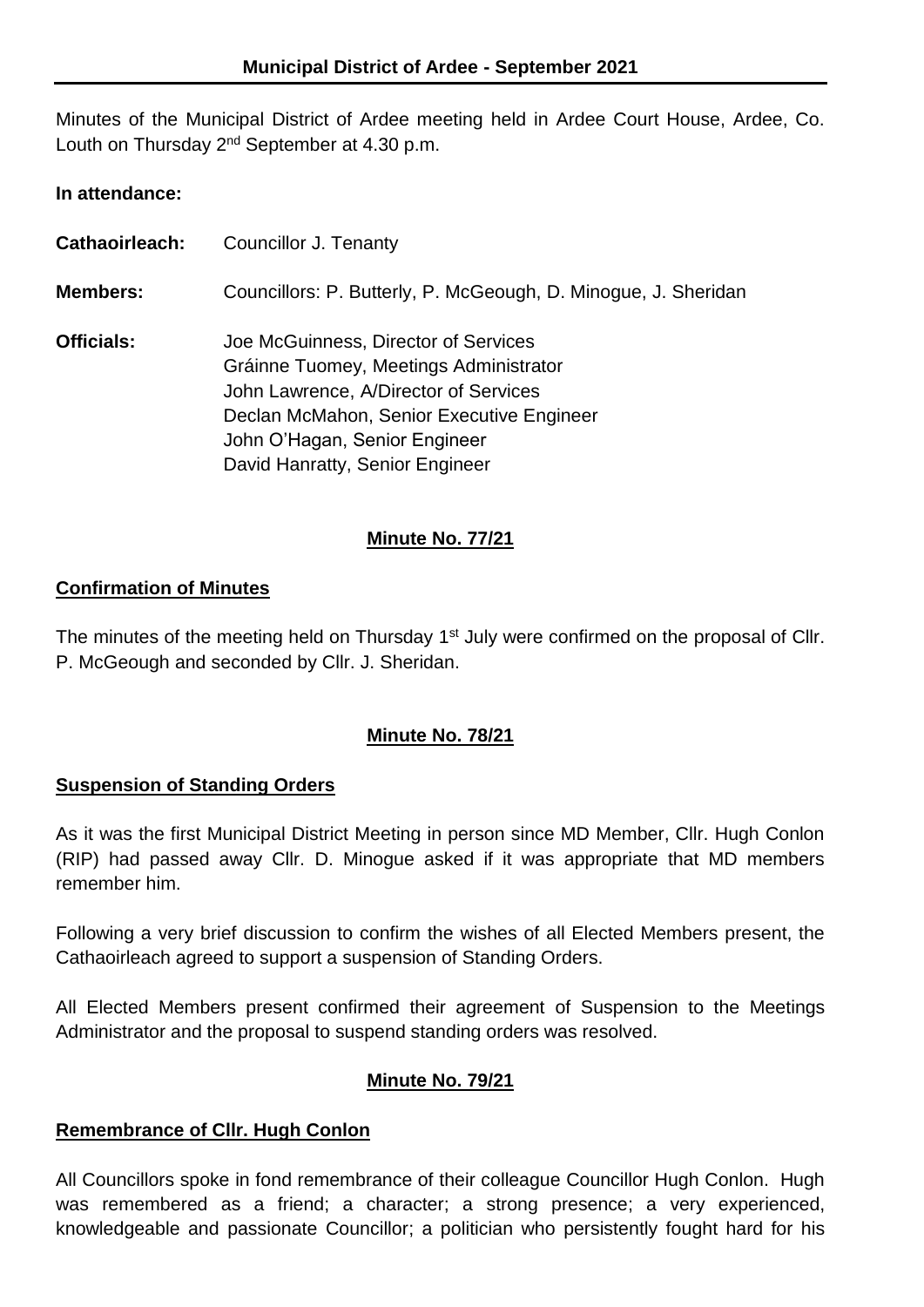constituents, but who was always willing to help his fellow councillors and did so with humour and respect. Sadness for his immediate and extended family was remarked upon, and sincere sympathies were extended to all his loved ones. Joe McGuinness wished to be associated with all comments on his own behalf and on behalf of the Executive and Staff of Louth County Council many of whom had known Cllr. Conlon for many years and who also held him in high regard.

## **Minute No. 80/21**

## **Matters Arising**

John O'Hagan although noted as attending last meeting was not present.

Other items queried and clarified under this heading:

- Confirmation given that no lighting was planned with Salterstown signage installation
- Near misses at pedestrian crossing at Bank of Ireland highlighted
- Cllr's noted no update on Cappocksgate works

# **Minute No. 81/21**

## **Housing Progress Report**

Members discussed the report as circulated at the meeting and John Lawrence, A/Director of Services advised Members on all items:

- Downsizing considerations mentioned in new 'Housing for All' strategy
- Downsizing of council tenants supported but not always possible in same area
- High Volume of Disabled Persons Grants noted
- Difficulty in transferring Council tenants in need to ground floor properties discussed
- Where accessibility adaptations have been carried out to Council Houses which were no longer required by existing tenants, tenants may be requested to transfer
- Demountable scheme query raised to accommodate individuals to free up properties but not supported

## **Minute No. 82/21**

## **Operations and Marine Progress Report**

Members discussed the report as circulated at the meeting and Declan McMahon, Senior Executive Engineer responded on all Operations Matters with Joe McGuinness, Director of Service responding also on some matters.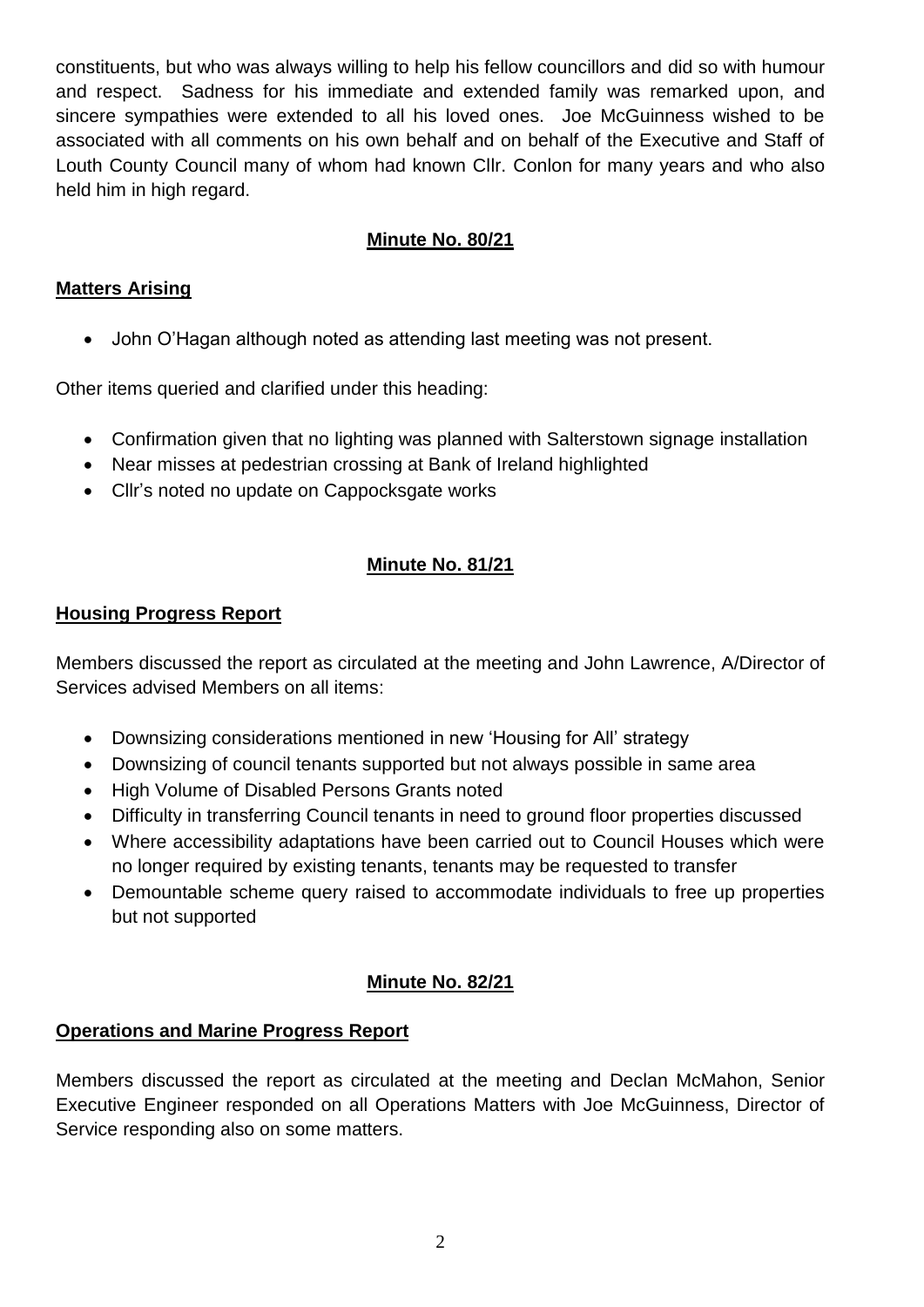The following matters were highlighted:

- Request for a water station to refill water bottles in Ardee similar to other MD's
- Feasibility study of extension to the Greenway to include Viking Trail and meet with Blueway
- The CIS road funding application scheme was again a matter of some debate. Using Salterstown village as an example Councillors expressed disagreement that any road that was used as a through road should be classed as a tertiary road that should be part funded by residents. Further to this while waiting either to apply or for funding to be granted an appeal was made that the roads not be let further disintegrate and that the council should maintain and fill potholes to prevent further erosion of the road surface. Councillors were advised that where CIS application had been made potholes may be filled prior to grant funding in exceptional circumstances.

The MD Councillors united in requesting a change on the policy of non-filling of potholes on tertiary roads.

The concept and provision of Parklets in Ardee were warmly welcomed, and all businesses were complimented on efforts they themselves made on outdoor dining outside of the scheme. However a request was made for consideration of the design type of parklet provision to match the location for any future parklet provision. It was noted that this was listed as a motion further in the meeting.

The following non-operation items were raised

 Update on falling slates at property in Castlebellingham – refer to dangerous **structures** 

The following items were clarified to Councillors by the Director Joe McGuinness:

- Dromin Graveyard (and wall) is not in the ownership of Louth County Council.
- Green areas in estates taken in charge are not themselves taken in charge nor is any item within the green area
- Annagassan Junction works was reviewed by Management Team. Two separate road projects with funding from different schemes met at this junction. Part of the correction was covered by one of the schemes. A process is now in place to ensure proper communications were held to avoid similar arising again. Members were thanked for highlighting this issue.
- For reference the passing off a motion does not necessarily mean the council have the resources to hand, to make something happen

## **Minute No. 83/21**

## **Infrastructure Report**

Members discussed the report as circulated at the meeting. John O'Hagan, Senior Engineer gave members a brief update on the status of the Ardee Bypass and responded on all Infrastructure Matters raised.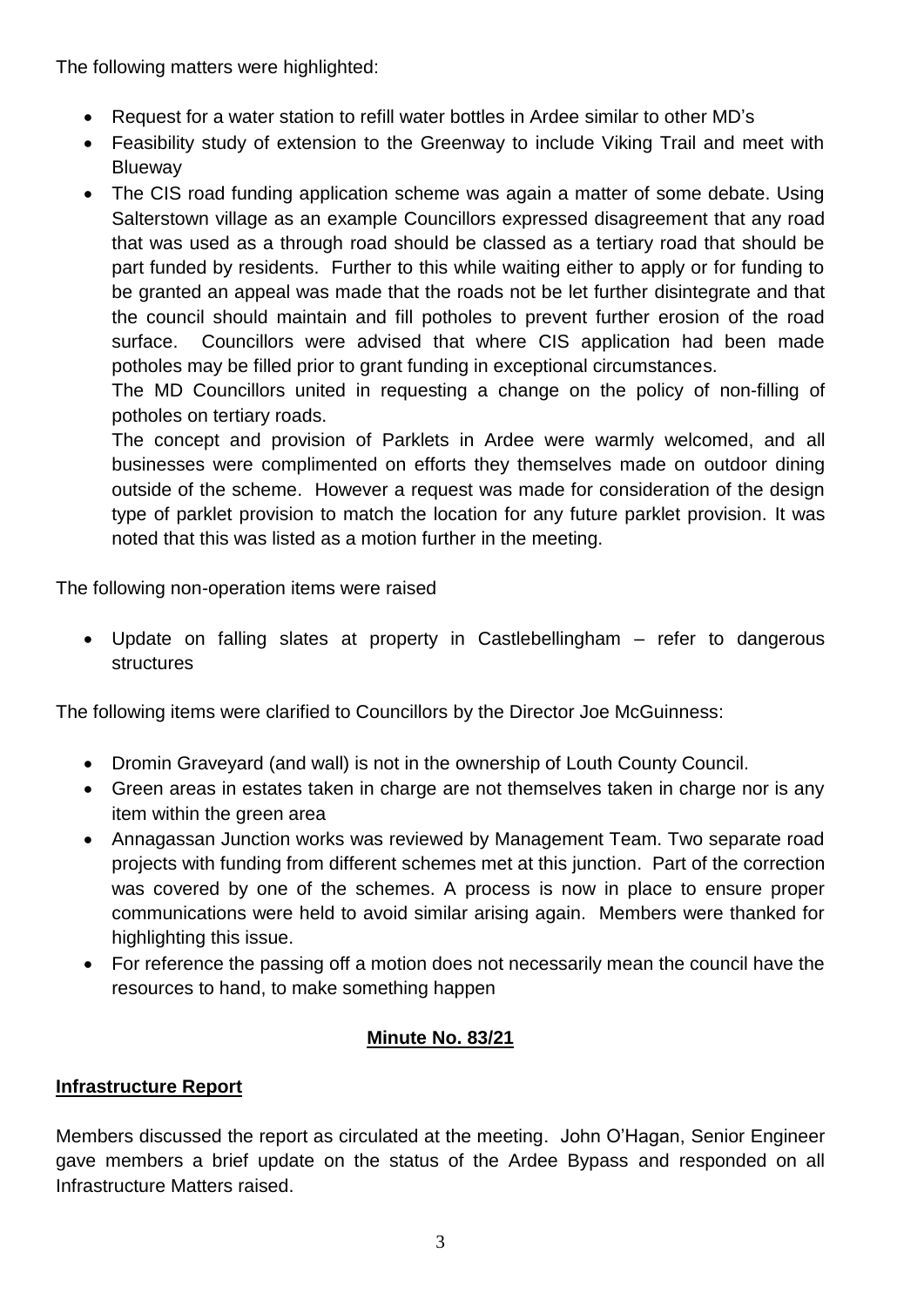The following matters were noted:

- Provision of Lighting on N2 is predominantly at Junctions in line with anti-light pollution measures.
- The CFRAM team are to organise a briefing with Ardee and Dundalk Members to update on Flood Prevention plans.

## **Minute No. 84/21**

#### **Briefing on the MD Litter Management Plan**

Members received a briefing on process for the Ardee Municipal District Litter Management Plan from David Hanratty, Senior Engineer.

## **Minute No. 85/21**

## **To agree that the MD meet on 18 October to consider the Municipal Budget**

Members discussed the proposal to meet on the 18<sup>th</sup> October to consider the Municipal Budget and it was agreed to meet before the Council Meeting in chamber and then go to St. Gerard's Hall for main council meeting.

The allocation of discretionary budgets not dealt with was raised, including the changes to the toilets at Ardee Library.

A report was requested on the number of units supplied with cameras and thumb locks and praise given to the scheme which assists persons feel secure in their homes and helps independent living.

A request was made for provision in the budget to fix the Christmas lights at Ardee Castle. It was thought that coloured lights to light up the stone work of the Castle had been installed over the summer and a request was made to light up the Castle with other MD's.

## **Minute No. 86/21**

#### **Notice of Motion**

#### **Proposed by: Cllr. J. Tenanty Seconded by: Cllr. D. Minogue**

"That this municipal insist that it be included in the next Mattress Sofa amnesty collection as part of LCC sites for collections."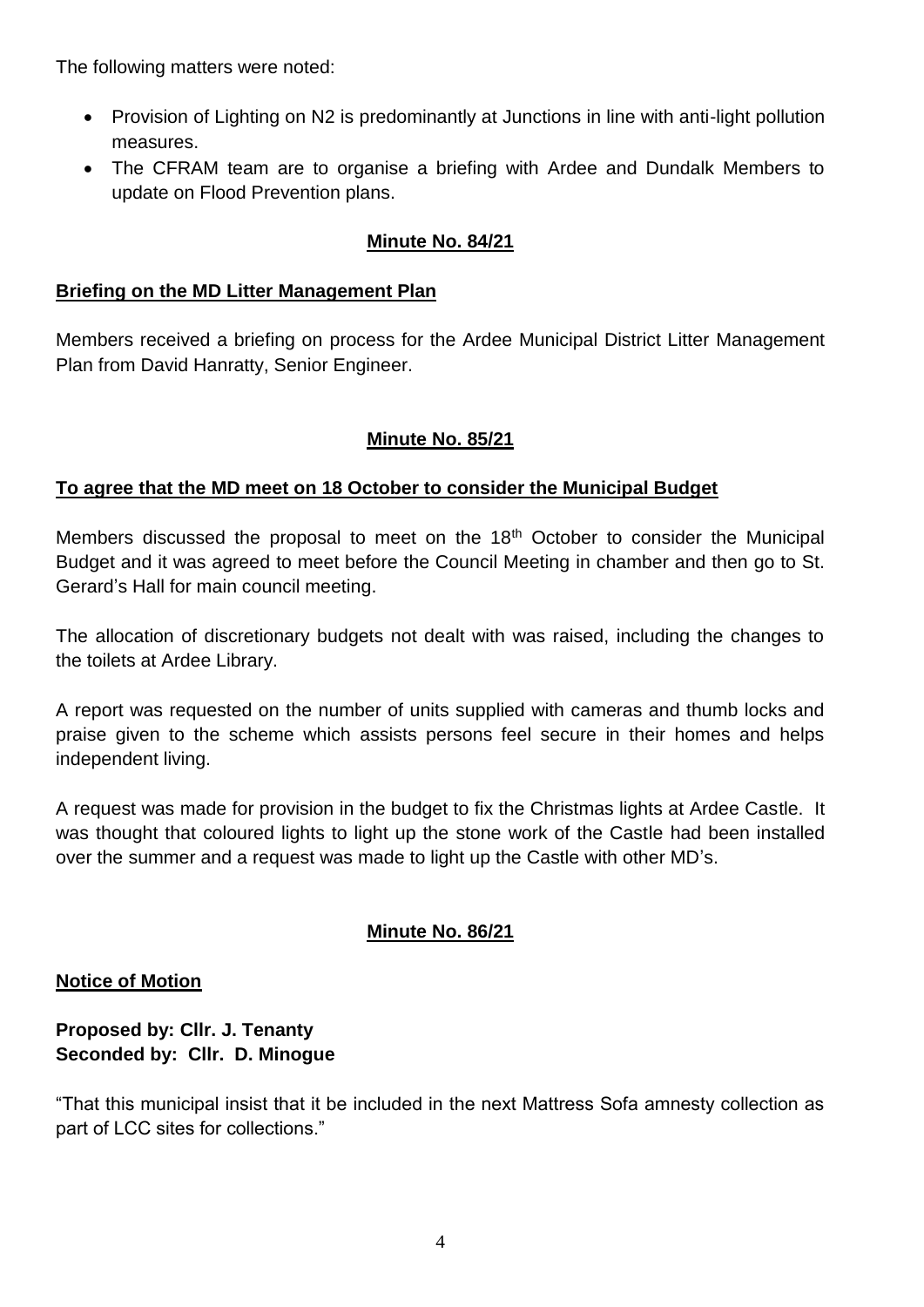#### **Reply from Ms C. Duff, Director of Services, Operations:**

The previous response in relation to the provision of a Civic Amenity Centre in Ardee applies in this case as the level of control and supervision required to manage a mattress/sofa amnesty without facilitating largescale free disposal of such expensive to recycle items is best suited to existing well managed civic amenity centres. Without such control, very large disposal and recycling costs would likely be incurred by the Council in providing such an amnesty.

Given the practical difficulties relating to the sourcing of an adequately sized and located site in Ardee for this purpose, and the large cost implications in relation to procurement of such a site, traffic management and access, the equipping and servicing of such a site, infrastructure development within the site, and management costs for such a centre, when set against the availability of the two very well developed, accessible and serviced recycling centres/amenity centres within very reasonable travelling distances of Ardee (Dundalk 22km/14 miles; Drogheda 26 km/17 miles), it is not considered that such a development could provide a value for money proposition.

Cllr. J. Tenanty expressed disappointment at the response to this motion. A comparison with other MDs who both have an amnesty was made and with MDs further afield who do not have a recycling facility but still hold a mattress amnesty was cited.

A request was made for two lorries to travel up and down from Ardee to assist with this. A group of volunteers was available to load the lorry.

Provision was made in the MD budget to assist with this although the unfairness of one MD having to fund something the other MDs received as standard was highlighted by Members.

David Hanratty suggested that Ardee was circa 25 mins from each recycling centre and some parts of the other MDs had similar journeys.

#### **Minute No. 87/21**

#### **Notice of Motion**

#### **Proposed by: Cllr. J. Sheridan Seconded by: Cllr. J. Tenanty**

"That Louth County Council would seek to regularise the situation with the LT-51755-0 at Mullacrew, Louth. The road is a de facto through-road between the R171-74 and the LS-5176-0, however the road is officially classified as a separate public road and private road. There are a total of nine houses on the road, six of which have entrances on the private section. I understand the road is impassable for emergency vehicles and large vehicles on the western (public) section. I would ask that a process of taking in charge of the eastern (private) section would commence."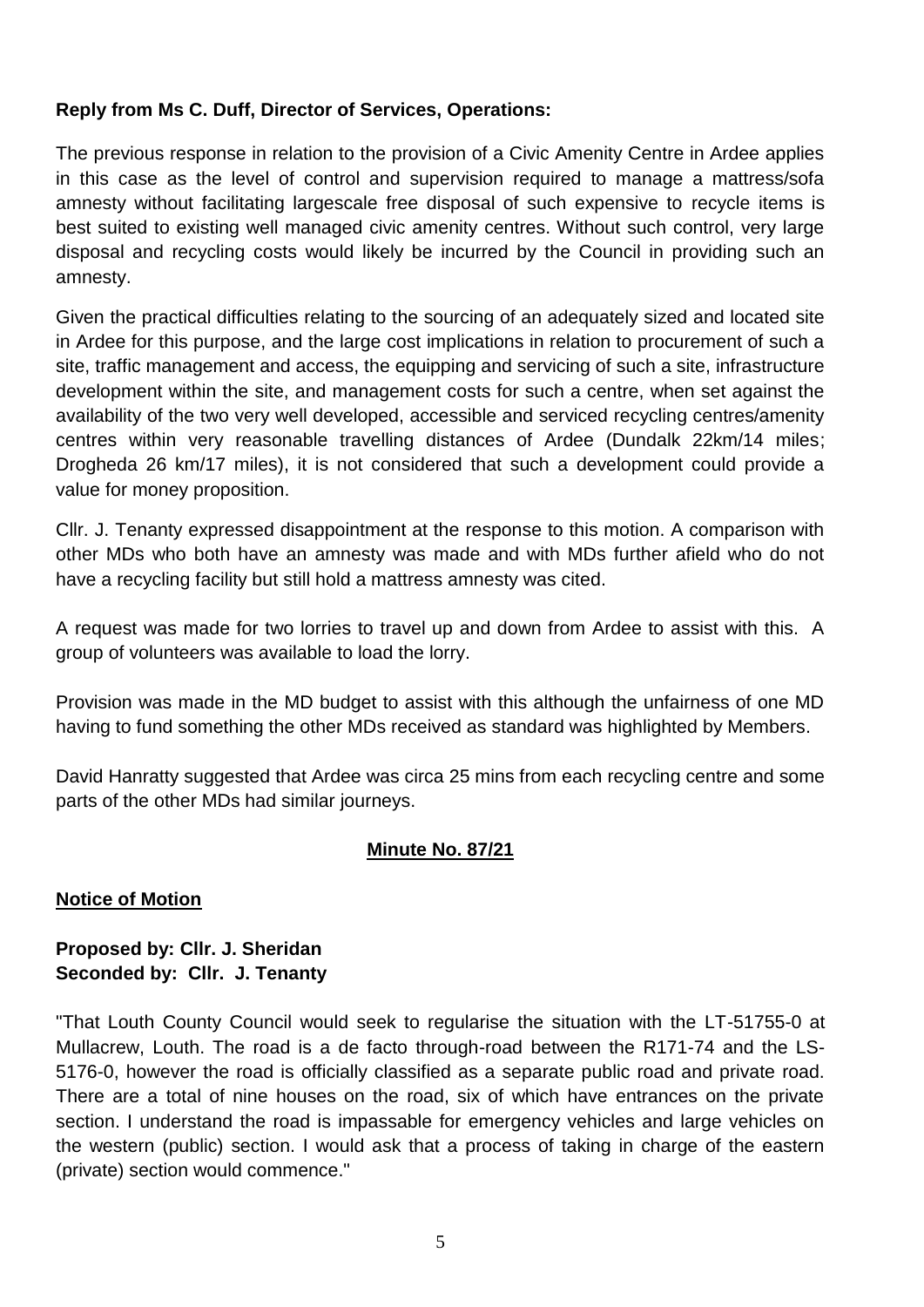#### **Reply from Ms C. Duff, Director of Services, Operations:**

There is no obligation for LCC to take roads in charge. The process would be one of 'declaring them to be public roads', under Section 11 of the Roads Act, 1993, and taking on the liability of getting them to a standard. Under the Act, the road must be of general public utility and LCC must consider the financial implications for the Council which in this case is prohibitively high as the road needs substantial works to get to PSCI rating from 1-4 up to quality surface of 8-10.

There are two LCC grant schemes such as CIS/LIS that may be of benefit to the residents of said lane for resurfacing of the Public and private sections respectively.

Declaration of public roads. way exists to be a public road, and every such road shall be deemed to be a public road and **11.**—(1) (*a*) A road authority may, by order, declare any road over which a public right of responsibility for its maintenance shall lie on the road authority.

(*b*) Where a road authority proposes to declare a road to be a public road it shall—

- (i) satisfy itself that the road is of general public utility,
- (ii) consider the financial implications for the authority of the proposed declaration,
- (iii) publish in one or more newspapers circulating in the area where the road which it is proposed to declare to be a public road is located a notice indicating the times at which, the period (which shall be not less than one month) during which and the place where a map showing such road may be inspected and stating that objections or representations may be made in writing to the road authority in relation to such declaration before a specified date (which shall be not less than two weeks after the end of the period for inspection),
- (iv) consider any objections or representations made to it under *paragraph (iii)* and not withdrawn.

(2) The consideration of objections or representations and the making of an order under *subsection (1)* shall be reserved functions.

(3) The Minister may prescribe criteria for the declaration of roads to be public roads and a road authority shall comply with any such prescribed criteria when exercising its functions under this section.

(4) Every national road, regional road, motorway, busway and protected road shall be a public road and it shall not be necessary for a road authority to make an order under *subsection (1)* in relation to any such road.

(5) A certificate of a road authority that a road is a public road shall be *prima facie* evidence thereof.

(6) Every road which, immediately before the repeal of an enactment by this Act, was a public road shall be a public road.

(7) Any road constructed or otherwise provided by a road authority after the commencement of this section shall, unless otherwise decided by such road authority, be a public road and it shall not be necessary for the authority to make an order under *subsection (1)* in relation to any such road.

Declan McMahon advised that an application had been received on this but the application was incomplete and did not therefore make the criteria.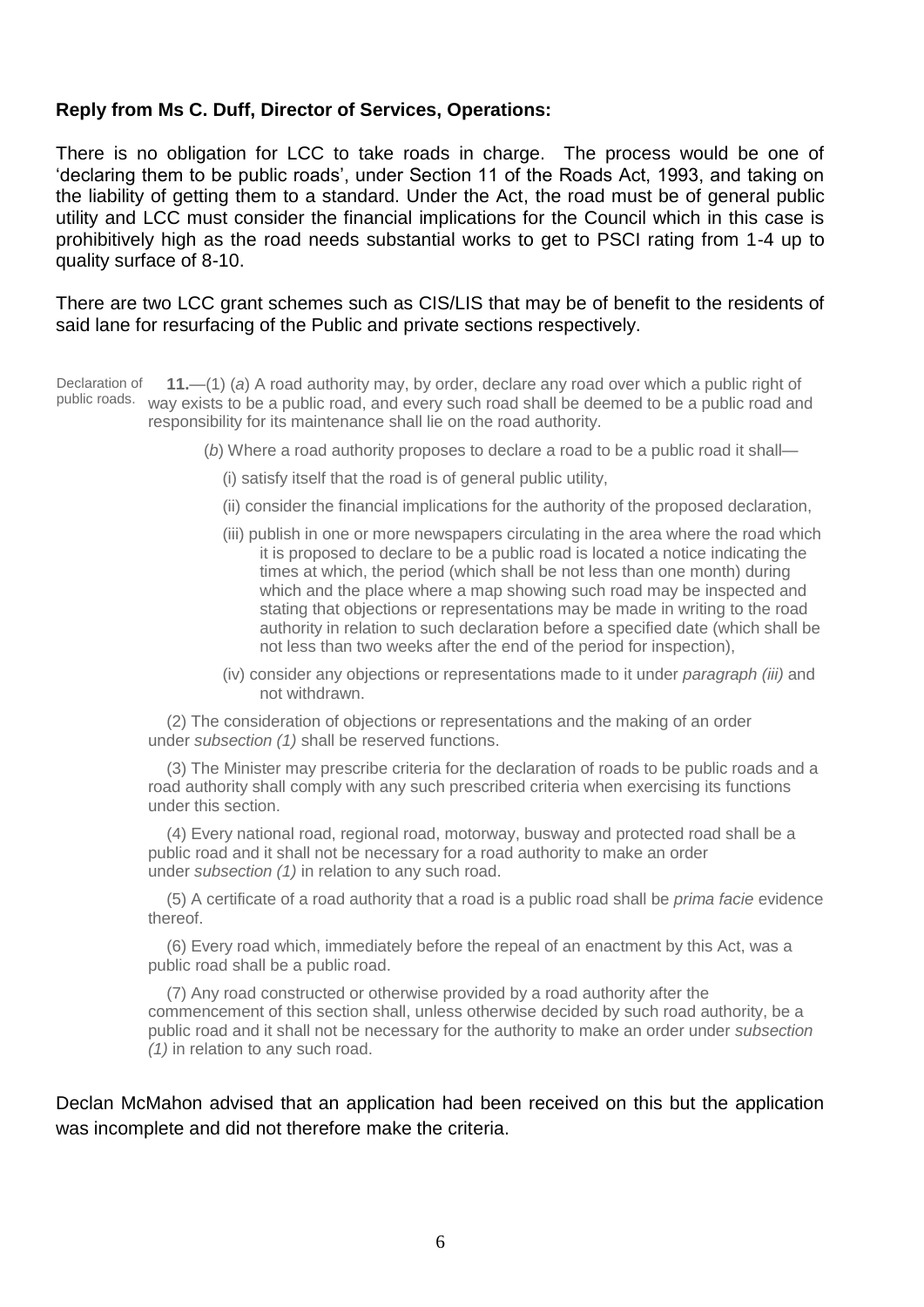## **Notice of Question**

## **Submitted by: Cllr J. Tenanty**

"Can an update be given as regards to Parklets in Ardee as questions have arisen as ones chosen do not enhance the streets cape of the town and applicants have refused the current design?"

## **Reply from Ms. C. Duff, Director of Services, Operations:**

The Parklets are not of any fixed design except to fit inside a car-parking bay (5m x 2m) on plan; whilst some are predominantly wooden structures the Ardee parklets are built of rotproof wood and rust proof galvanised steel and are very durable. They are of a Scandinavian design and style incorporating stylish planters and outdoor seating areas in one. The provision of Parklets is a new initiative and the feedback from the public and retailers will be considered for any future Parklets.

## **Members noted the response.**

## **Minute No. 89/21**

## **AOB**

Cllr. P. McGeough requested that the views of the Members were heard as to any further efforts that could be made regarding the closure of the Bank of Ireland in Dunleer. It was noted that this was not on the Agenda, however as it was due in October it was agreed to discuss this.

It was proposed by Cllr. P. McGeough and seconded by Cllr. J. Sheridan to issue a further letter to the Bank or Minister to rescind the decision.

## **Minute No. 90/21**

## **Congratulations**

Members offered congratulations to:

- Eva McCrystal Garda stationed in Ardee on winning 2 Gold medals and a Silver at the Paralympic Games
- St Mary's GFC on winning the Cardinal O'Donnell cup
- Barry Landy on the launch of his new book
- Cllr.John Sheridan on his engagement.